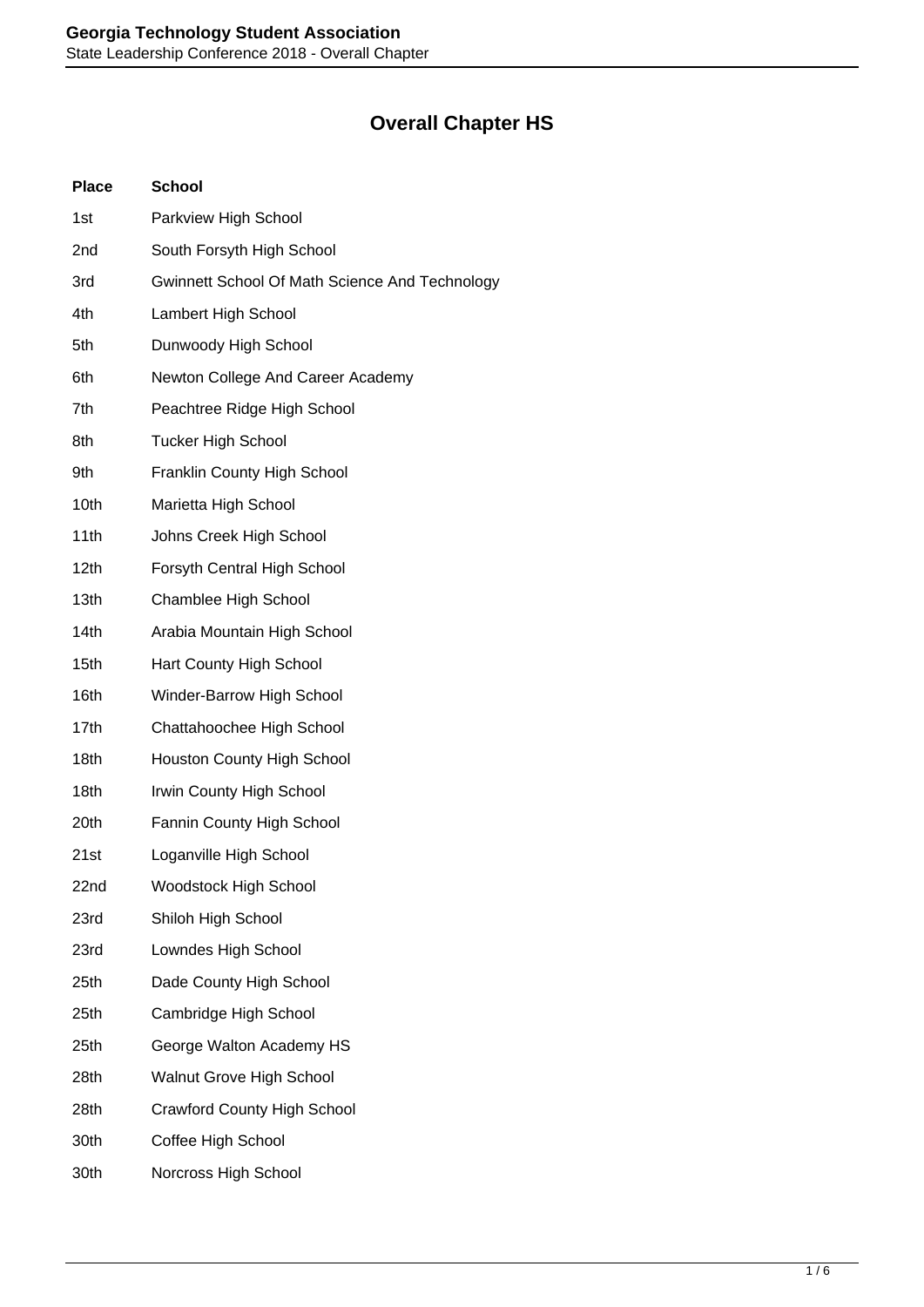| <b>Place</b> | <b>School</b>                            |
|--------------|------------------------------------------|
| 32nd         | Pickens High School                      |
| 33rd         | Berkmar High School                      |
| 34th         | Alpharetta High School                   |
| 34th         | Lakeside High School - Evans             |
| 36th         | Oconee County High School                |
| 36th         | Gilmer High School                       |
| 38th         | Effingham College and Career Academy     |
| 38th         | Flowery Branch High School               |
| 40th         | North Gwinnett High School               |
| 40th         | Duluth High School                       |
| 42nd         | Northview High School                    |
| 43rd         | Sandy Creek High School                  |
| 44th         | Peach County High School                 |
| 44th         | Hiram High School                        |
| 44th         | West Forsyth High School                 |
| 44th         | North Oconee High School                 |
| 48th         | Habersham Central High School            |
| 48th         | Morrow High School                       |
| 48th         | Swainsboro High School                   |
| 51st         | Appling County High School               |
| 51st         | Union County High School                 |
| 53rd         | Dutchtown High School                    |
| 53rd         | Creekview High School                    |
| 53rd         | Northside High School                    |
| 56th         | Mount Zion High School                   |
| 56th         | <b>Brooks County High School</b>         |
| 56th         | Harris County High School                |
| 56th         | Apalachee HS                             |
| 56th         | Mill Creek High School                   |
| 61st         | <b>Trion High School</b>                 |
| 61st         | Henry County Academy For Advance Studies |
| 61st         | <b>Collins Hill High School</b>          |
| 61st         | Dekalb High School Of Technology         |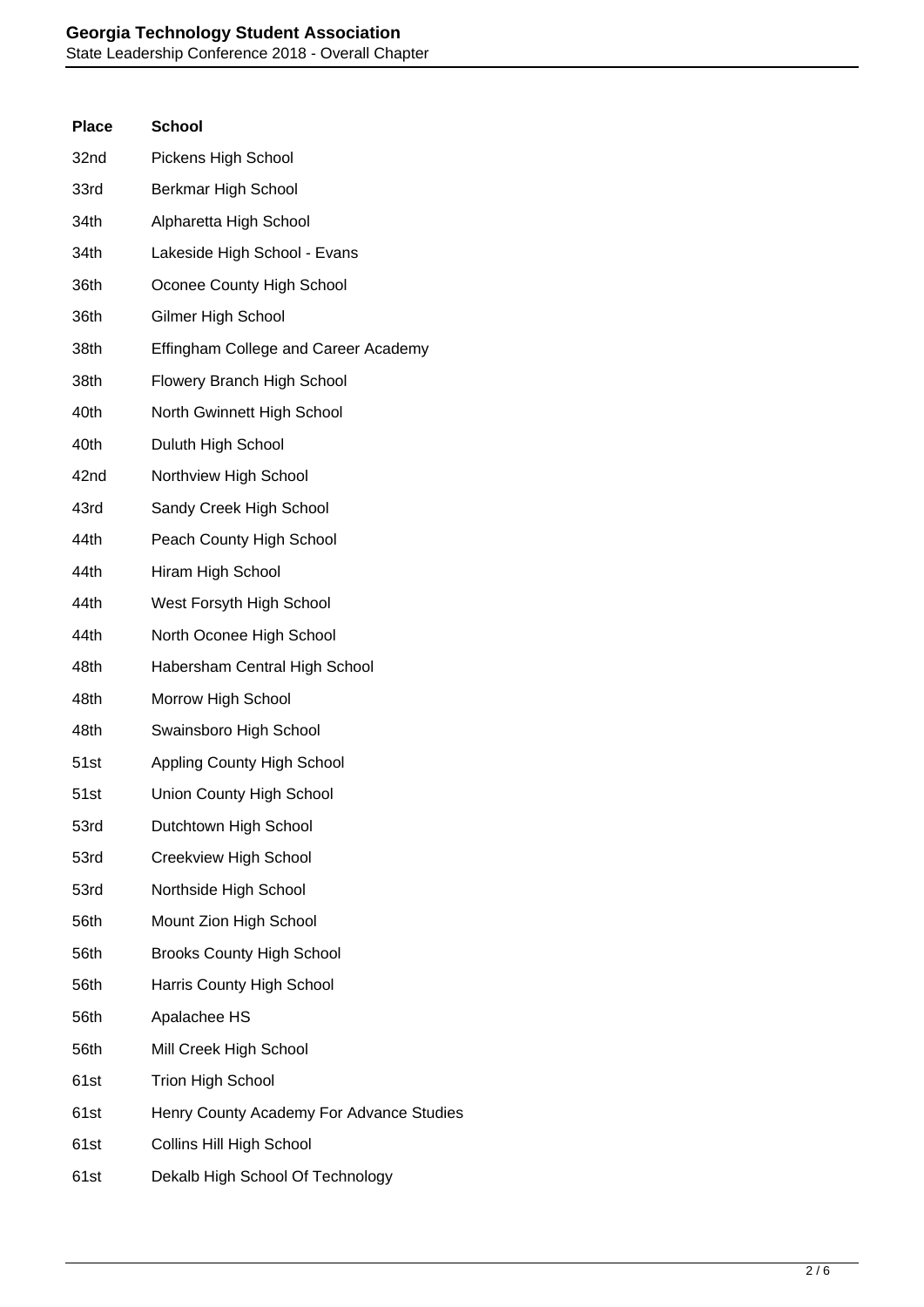## **Georgia Technology Student Association**

State Leadership Conference 2018 - Overall Chapter

| <b>Place</b> | <b>School</b>                               |
|--------------|---------------------------------------------|
| 61st         | <b>Bacon County High School</b>             |
| 61st         | DeKalb Early College Academy                |
| 67th         | Druid Hills High School                     |
| 67th         | Ware County High School                     |
| 67th         | G.W. Carver                                 |
| 70th         | Alcovy High School                          |
| 70th         | <b>Banneker High School</b>                 |
| 70th         | <b>Grady High School</b>                    |
| 70th         | Rabun County High School                    |
| 74th         | Cook High School                            |
| 74th         | <b>Bremen High School</b>                   |
| 74th         | Southwest Dekalb High School                |
| 74th         | Vidalia Comprehensive High School           |
| 78th         | Murray County High School                   |
| 78th         | North Forsyth High School                   |
| 78th         | East Coweta High School                     |
| 78th         | Lakeside High School - Dekalb               |
| 78th         | Luella High School                          |
| 78th         | Mary Persons High School                    |
| 78th         | Lovejoy High School                         |
| 78th         | Lithia Springs High School                  |
| 78th         | West Laurens High School                    |
| 78th         | <b>Ronald Mcnair HS</b>                     |
| 78th         | North Murray High School                    |
| 78th         | <b>Clarkston High School</b>                |
| 78th         | <b>Towers High School</b>                   |
| 78th         | Harlem High School                          |
| 78th         | Statesboro High School                      |
| 78th         | Friendship Christian School                 |
| 78th         | <b>Emanuel County Institute High School</b> |
| 78th         | Eastside High School                        |
| 78th         | Westlake High School                        |
| 78th         | <b>Wilkinson County High School</b>         |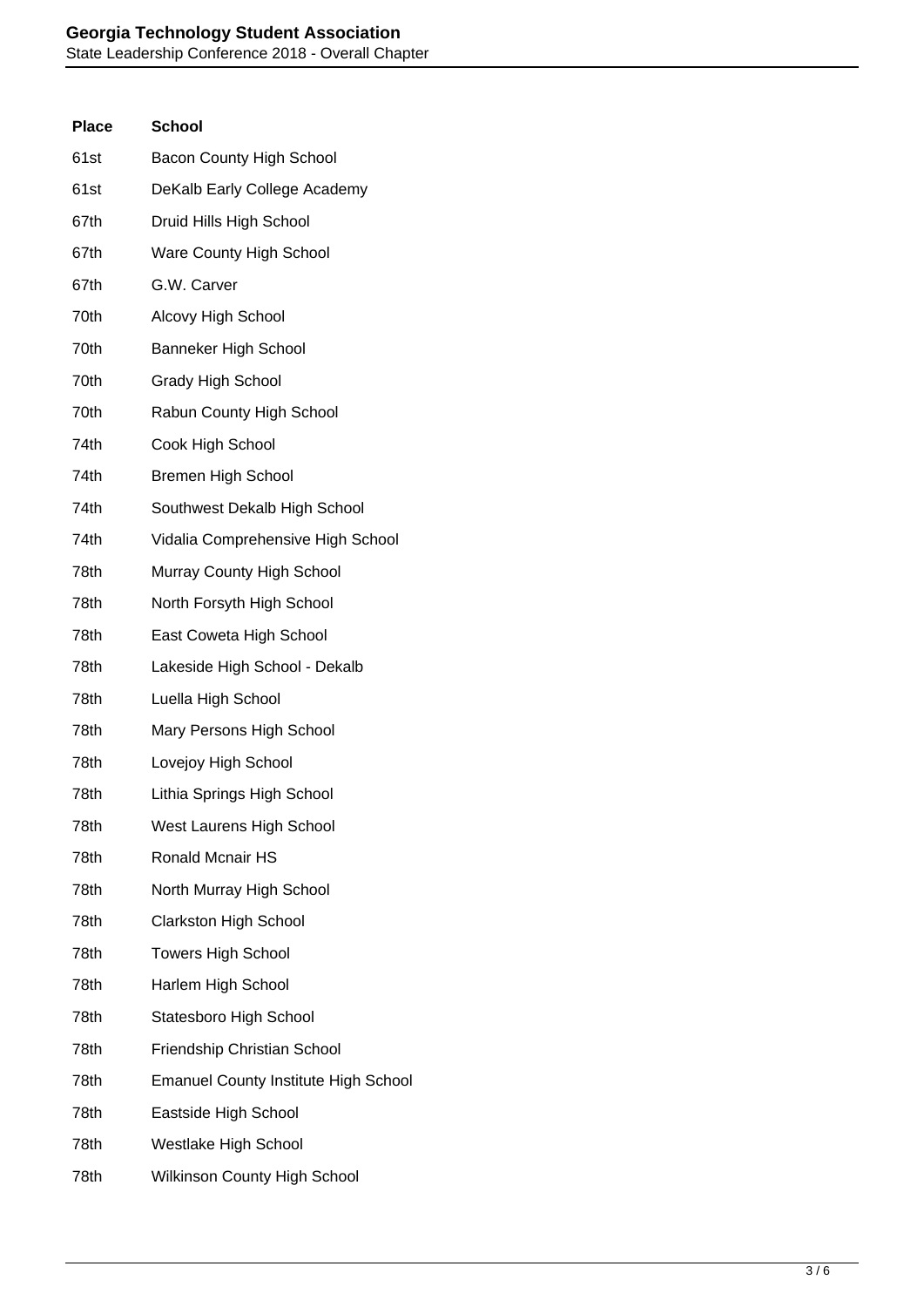| <b>Place</b> | <b>School</b>                         |
|--------------|---------------------------------------|
| 78th         | Ola High School                       |
| 78th         | South Atlanta High School             |
| 78th         | East Laurens High School              |
| 78th         | Jasper County High School             |
| 78th         | Forest Park High School               |
| 78th         | Lithonia High School                  |
| 78th         | Whitewater High School                |
| 78th         | H. V. Jenkins High School             |
| 78th         | <b>Fitzgerald High School</b>         |
| 78th         | Spalding High School                  |
| 78th         | Cross Keys High School                |
| 78th         | Stone Mountain High School            |
| 78th         | Discovery High School                 |
| 78th         | <b>Toombs County High School</b>      |
| 78th         | Alonzo A Crim Open Campus High School |
| 78th         | Dawson County High School             |
| 78th         | Miller Grove High School              |
| 78th         | Gainesville High School               |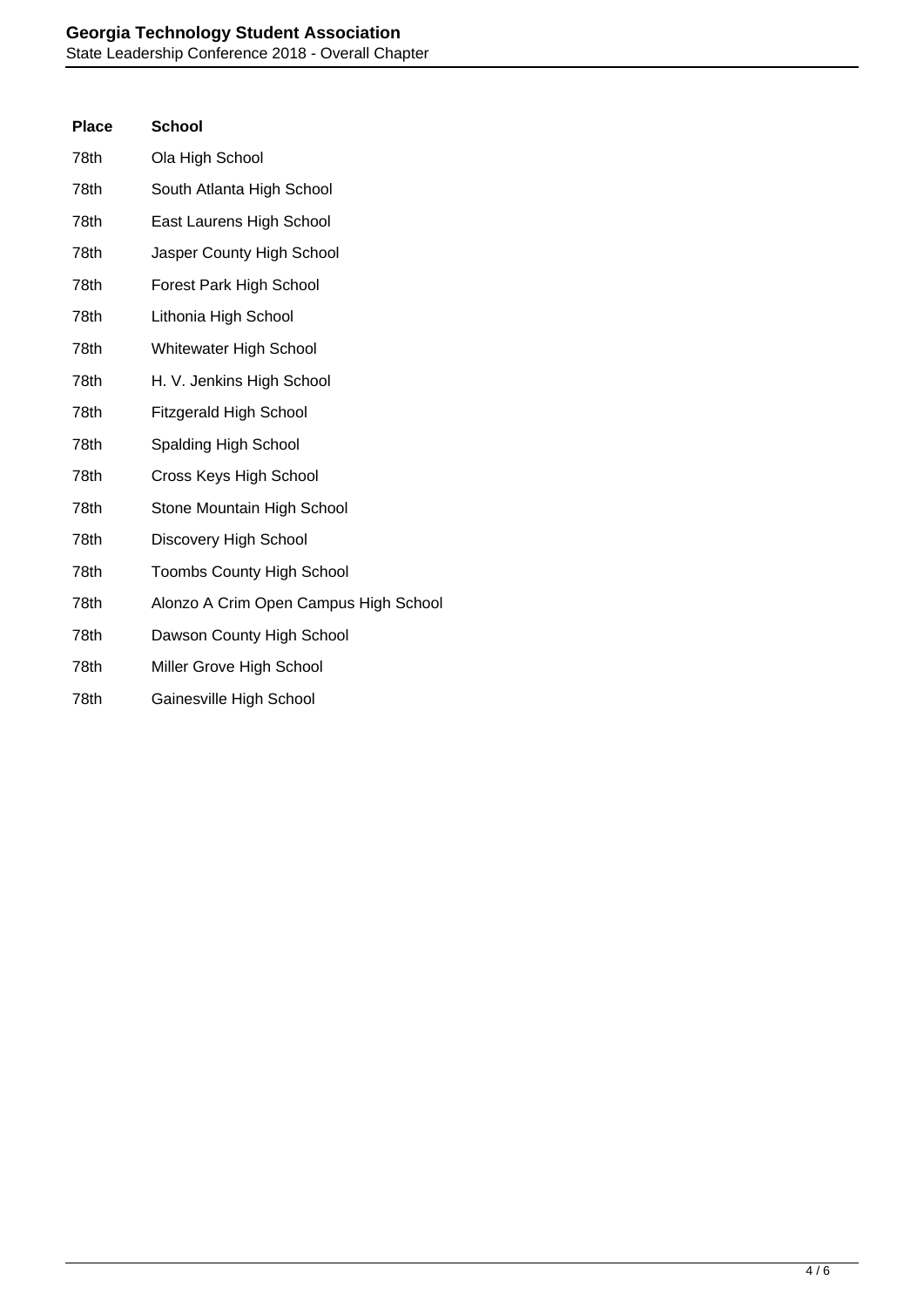## **Overall Chapter MS**

| <b>Place</b>     | <b>School</b>                        |
|------------------|--------------------------------------|
| 1st              | Hahira Middle School                 |
| 2nd              | <b>Franklin County Middle School</b> |
| 3rd              | <b>Pine Grove Middle School</b>      |
| 4th              | Harris County Carver Middle School   |
| 5th              | <b>Tucker Middle School</b>          |
| 6th              | <b>Hart County Middle School</b>     |
| 7th              | Lowndes Middle                       |
| 8th              | Chattanooga Valley Middle            |
| 9th              | East Coweta Middle School            |
| 10th             | Mary McLeod Bethune Middle           |
| 11th             | Marietta Middle School               |
| 12 <sub>th</sub> | <b>Oglethorpe Charter School</b>     |
| 13th             | <b>Cousins Middle School</b>         |
| 14th             | Ben Hill Middle School               |
| 15th             | <b>Champion Theme Middle</b>         |
| 15th             | Fannin County Middle School          |
| 17th             | <b>Henderson Middle School</b>       |
| 18th             | George Walton Academy MS             |
| 19th             | Ebenezer Middle School               |
| 20th             | Eagles Landing Middle School         |
| 21st             | Sandtown Middle School               |
| 22nd             | Harlem Middle School                 |
| 22nd             | East Laurens Middle School           |
| 22nd             | Rothschild Leadership Academy        |
| 25th             | Bennett's Mill Middle School         |
| 25th             | <b>Appling County Middle School</b>  |
| 27th             | Morgan County Middle School          |
| 27th             | South Effingham Middle School        |
| 29th             | Sequoyah Middle School               |
| 30th             | <b>Buford Middle School</b>          |
| 30th             | Autrey Mill Middle School            |